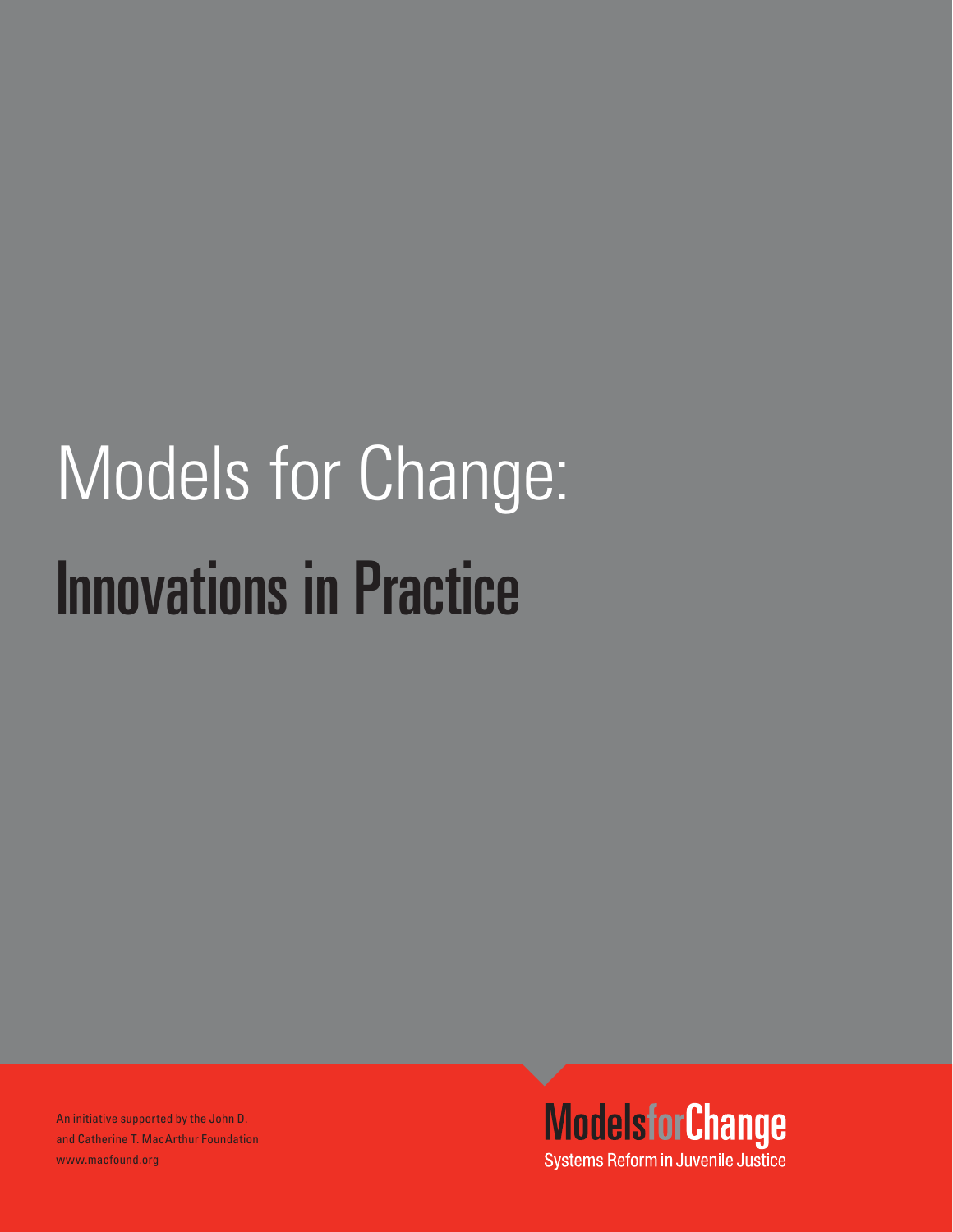# Models for Change: Innovations in Practice

Prepared by Patrick Griffin, National Center for Juvenile Justice

Models for Change provides funding, technical assistance, and other forms of support to a range of juvenile justice systems reform efforts in four key partner states: Pennsylvania, Illinois, Louisiana, and Washington. By supporting change in a variety of sites, and on a range of issues, Models for Change is helping to generate multiple models of systems reform—all home-grown, but all capable of being studied, shared, and adapted elsewhere. This report briefly summarizes four promising practice innovations that have emerged from this work. Each is a locally developed response to a core challenge faced by juvenile justice practitioners everywhere.

## **PACTT: Coming Home Prepared in<br>Pennsylvania**<br>their home communities following periods of residential place-PACTT: Coming Home Prepared in **Pennsylvania**

Each year, as many as 100,000 young people return to ment in delinquency institutions.<sup>1</sup> In general, their prospects are grim. Besides all the other strikes against them (they suffer disproportionately from mental illness, they are often alcoholand drug-dependent, their families tend to be fragile and their neighborhoods distressed, etc.), returning youth have too often burned their bridges to school, and lack the skills, credentials, and connections needed to access the legal job market. And their median age is 17.

Models for Change partners in Philadelphia knew what that meant in practice. During the early part of this decade, about 1,300 delinquent youth were returning to the city from residential placements every year—and mostly walking right back into trouble. As many as a third of them, in fact, were in placement facilities again within six months of discharge. This cycle of reentry failure is what motivated the launch of the Reintegration Initiative, an ambitious multi-agency collaboration that aimed

<sup>1</sup>Snyder, H. (January 2004). "An Empirical Portrait of the Youth Reentry Population." Youth Violence and Juvenile Justice 2 (1).

to change practically everything about the way Philadelphia youth released from placement were reconnected with their community. With funding support from state and local sources as well as Models for Change, the Reintegration Initiative has instituted new assessment, planning and monitoring practices, new mechanisms for collaborating and sharing information, and new forms of "step-down" structure and support for youth making the transition from custody to freedom.

But the organizers of the Reintegration Initiative recognized that they couldn't do much to promote successful reintegration without tackling some of the core problems of the city's delinquent youth: academic failure, disconnection from school, and lack of job preparation and marketable skills. According to Candace Putter, who as "Cross-System Manager" coordinated the effort during its early years, "The Reintegration Initiative forced us to turn our attention back to what we were doing to prepare kids."

Their efforts to address these preparation issues—and particularly to assess and improve the quality of education and job training for youth in placement—eventually led to the formation of a unique partnership known as the Pennsylvania Academic and Career/Technical Training (PACTT) Alliance. PACTT brought together key players in the aftercare reform network fostered by Pennsylvania Models for Change—including the



November 2010 © National Center for Juvenile Justice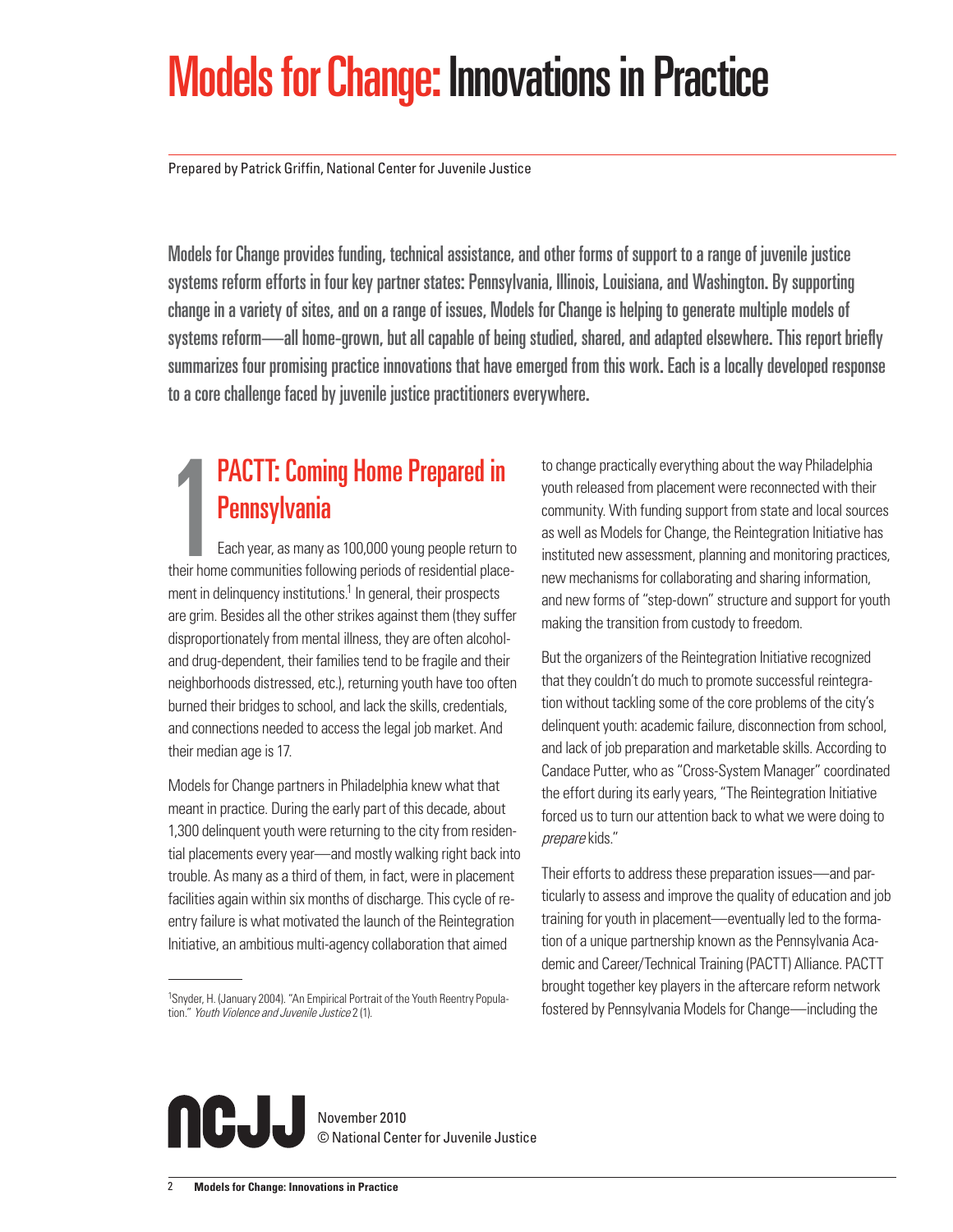state's two biggest users of delinquency placement services, Allegheny County (Pittsburgh) and Philadelphia, and the handful of private residential placement agencies that collectively house the vast majority of their committed youth—to begin the work of aligning and enhancing academic instruction and occupational skills programming in institutions. Now a formal project of the Pennsylvania Council of Chief Juvenile Probation Officers, with its own diverse funding sources and a growing roster of affiliates. PACTT has brought about a series of concrete improvements in the way Pennsylvania's youth in placement are educated, trained, and equipped with the skills they need to make the transition to productive adult lives.

In Pennsylvania's highly decentralized juvenile justice system, with its unusual degree of local control and heavy reliance on private placement service providers, it's no easy task to make across-the-board changes—in anything. But PACTT had advantages: not just the combined purchasing power of Pennsylvania's two largest counties and the commitment of the state's probation leadership, but the willing participation of many of its most prominent private residential facilities. Any changes that began here weren't likely to end here. Collectively, the 10 institutions making up the original PACTT Alliance serve approximately 2,600 youth at any given time, or about a third of all Pennsylvania youth in placement. An eleventh provider has now joined, and others are in the process of becoming PACTT members. "While PACTT began as a collaboration between Philly and Allegheny," says Allegheny Juvenile Probation Administrator Russ Carlino, "its work will benefit every county, small or large, that commits juveniles to PACCT-affiliated programs."

Much of PACTT's work has centered on tightening up classroom instruction in institutions. Individual assessments



### PACTT Facilities: Educational Records Transfer

| <b>PACTT Facilities: Academic Achievements at Discharge</b> |                 |                 |                 |       |  |  |
|-------------------------------------------------------------|-----------------|-----------------|-----------------|-------|--|--|
|                                                             | Number of Youth |                 |                 |       |  |  |
| Academic Achievement                                        | Oct-Dec<br>2009 | Jan-Mar<br>2010 | Apr-Jun<br>2010 | Total |  |  |
| All Discharged Youth                                        | 352             | 302             | 455             | 1.109 |  |  |
| High School Diploma                                         | 39              | 24              | 68              | 131   |  |  |
| GFD                                                         | 46              | 69              | 105             | 220   |  |  |
| Math Scores Raised:                                         |                 |                 |                 |       |  |  |
| One Grade Level                                             | 60              | 82              | 105             | 247   |  |  |
| Two Grade Levels                                            | 81              | 72              | 50              | 203   |  |  |
| Reading Scores Raised:                                      |                 |                 |                 |       |  |  |
| One Grade Level                                             | 63              | 60              | 59              | 182   |  |  |
| Two Grade Levels                                            | 116             | 103             | 96              | 315   |  |  |

by PACTT academic specialists generally found academic programs in placement to be uneven, fragmented, too often lacking in rigor, and unrelated to educational requirements in the school districts to which delinquent youth would be returning. "To be fair, no one was really paying attention to education in placement," points out Candace Putter, who now serves as PACTT's Director. "Not the state, not probation, and not the local schools. Young people were showing up in facilities *vears* behind academically, and just getting their educational records was extremely difficult." But PACTT has helped all affiliated facilities to align their curricula with state standards issued by the Pennsylvania Department of Education. Institutional teaching staff have received PACTT training in literacy strategies, and in effective techniques for combining remedial education with credit recovery. And PACTT has worked with notable success at the community end, to ensure that schools back home are fully cooperating with placement facilities on such vital matters as communication, credit transfer, and timely records transmittal.

But the most striking advancements in PACTT facilities have come in the area of career/technical education (CTE). PACTT has stimulated a rapid expansion of CTE training in its affiliate facilities—from a pre-Alliance total of about 16 programs that Putter frankly describes as "random," to more than 60 focused and credible career training tracks today. The expanded CTE programs offered in PACTT facilities are mostly in high-demand areas—culinary arts, indoor/outdoor maintenance, auto body, welding, office support, and other fields where jobs are waiting. They are structured around industry-recognized, competency-based standards, and wherever possible they lead to skill certifications that employers know and value. Every PACTT facility now also offers training for at least one entry-level certification as well—like the "ServSafe" food handlers'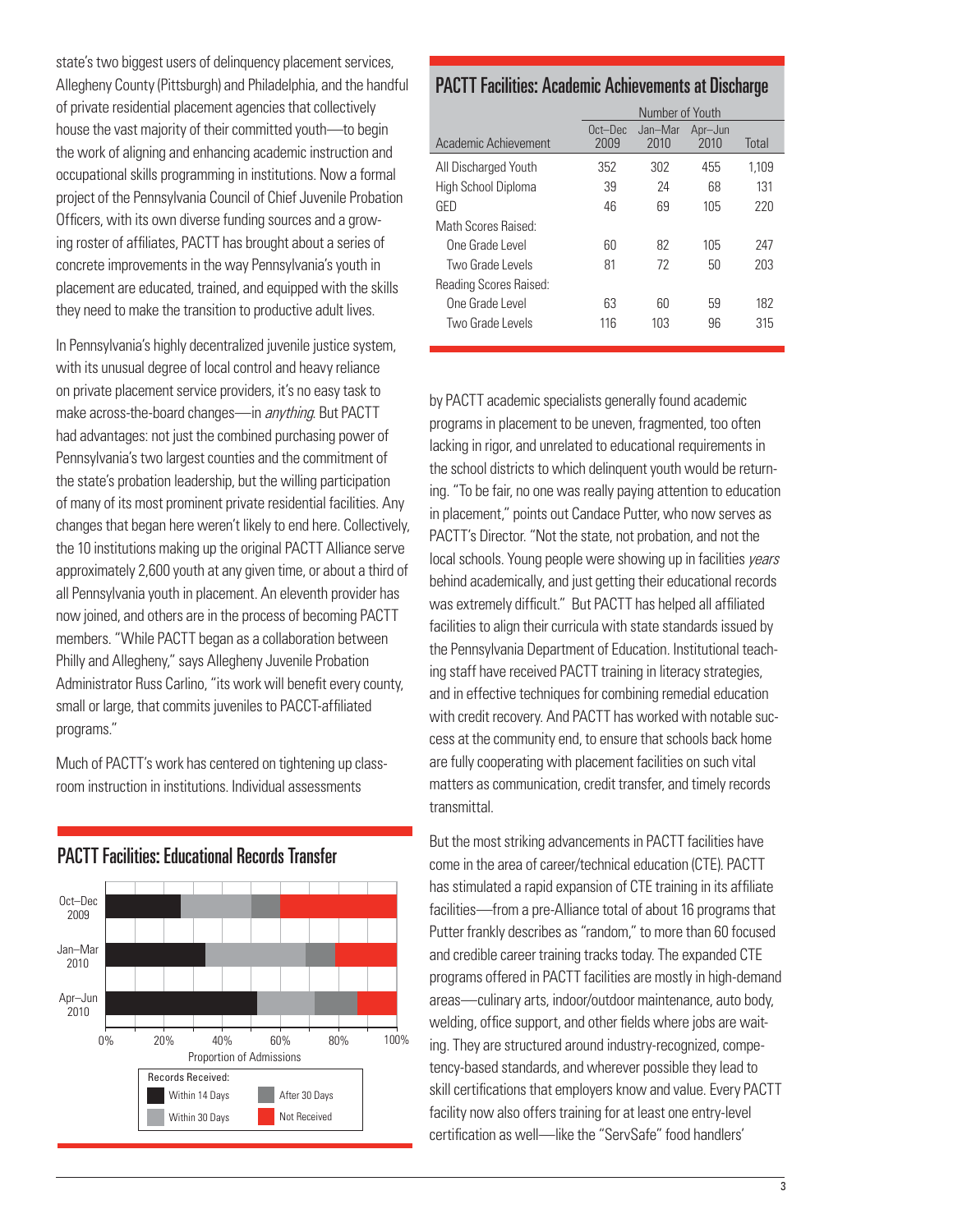certificate, the Occupational Safety and Health Administration's "10 Hour Card" for building trade workers, and the "International Computer Driving License" for administrative assistants.

"The re-entry process for our young people is not easy, and employers aren't standing in line waiting to hire them," says Putter. "But by preparing them well, giving them a strong foundation to continue their education, and helping them earn certifications that employers value, we give them a leg up—something to counter the negative mark that their delinquent history puts on their resume."

### PACTT Facilities: Employment Preparation Achievements at Discharge

|                                                 | Number of Youth |                 |                 |       |  |
|-------------------------------------------------|-----------------|-----------------|-----------------|-------|--|
| <b>Employment Preparation</b><br>Achievement    | Oct-Dec<br>2009 | Jan-Mar<br>2010 | Apr-Jun<br>2010 | Total |  |
| All Discharged Youth                            | 352             | 302             | 455             | 1,109 |  |
| ServSafe Certified                              | 18              | ჩ               | 23              | 47    |  |
| OSHA 10 Hour Card Certified                     | 42              | 63              | 127             | 232   |  |
| Microsoft Office Certified                      | 25              | 30              | 41              | 96    |  |
| <b>Employability Skills Manual</b><br>Completed | 92              | 112             | 86              | 290   |  |
| <b>Work Experience</b>                          | 123             | 88              | 86              | 297   |  |

To guide and standardize instruction in the foundational "soft skills" that every young person needs to succeed in the job market—personal and social skills, conflict resolution and collaboration skills, job-keeping skills—PACTT has developed an Employability and Soft Skills Manual that is now used in every PACTT-aligned facility in Pennsylvania. The manual, which is available for free download from PACTT's website (www. pacttalliance.org), provides a uniform listing of 27 basic competencies that all youth should be taught, including skills needed to seek out and secure a job, manage finances, understand and meet employer expectations, and handle typical workplace issues and conflicts. The manual also provides definitions, a standardized checklist for recording progress, and rubrics for assessing competency, as well as a uniform framework for the development of a "student employability portfolio." Every student in a PACTT-aligned facility is now expected to complete one of these portfolios, which serves as a useful and portable record of skills acquired and goals achieved.

But thanks to the efforts of the PACTT Alliance, Pennsylvania youth in placement are getting more than just job training that is connected to real prospects in the real economy. They're getting a chance to work—and practice work-related skills—

in a protected environment. Workforce Investment Board funds are being used for the first time to subsidize jobs inside placement facility walls. In the past year alone, over 200 youth held such jobs, in the kitchens, maintenance plants, and offices of the institutions in which they reside, often earning legitimate wages for the first time in their lives, in addition to establishing work histories, practicing "hard" and "soft" employment skills, and developing confidence that they can carry with them back to their communities. "PACTT facilities are providing programming to further their skill sets in these disciplines," in the words of Philadelphia Chief Juvenile Probation Officer Jim Sharp, "and paying jobs to complete the cycle."

PACTT is now in the process of expanding on this model by developing a direct pipeline from jobs in placement to jobs in the community following release. PACTT's new Learn to Earn Project, a partnership with Goodwill Industries and two PACTTaffiliated residential facilities serving Allegheny County youth, has been awarded federal funding that will enable 112 youth per year to be employed in a chosen career/technical field for six weeks in placement, then six additional weeks in the community upon discharge. Learn to Earn will provide coordination, oversight, and instruction in the facilities and will manage linkages, payroll, and employment troubleshooting at job sites in the community. The goal is to develop a pool of employers willing to transition youth from subsidized to unsubsidized and permanent work.

"The next task for PACTT is to make those crucial connections to employers," says Putter. "To convince them that by giving our kids a chance, they're actually helping themselves by acquiring trained and enthusiastic employees. And of course we need to build connections to ongoing training, so these kids can continue their education and keep building their technical skills."

## **Peoria: Expanding Informal<br>Alternatives in Illinois**<br>The formal juvenile justice system can't substitute<br>for strong families, schools, and communities, and was never Peoria: Expanding Informal Alternatives in Illinois

The formal juvenile justice system can't substitute meant to. For the vast majority of young people who get into trouble, the best responses are informal and close to home, guided by the community's traditions and restrained by its common sense. It's not just cheaper than arrests, petitions, court hearings, detention stays, and everything else that comes with formal processing. It's more effective in the long run.<sup>2</sup> That's

<sup>2</sup>Petrosino, A., Turpin-Petrosino, C. and Guckenburg, S. (2010). Formal System Processing of Juveniles: Effects on Delinquency. Campbell Systematic Reviews, 2010: 1. http://www.campbellcollaboration.org/library.php.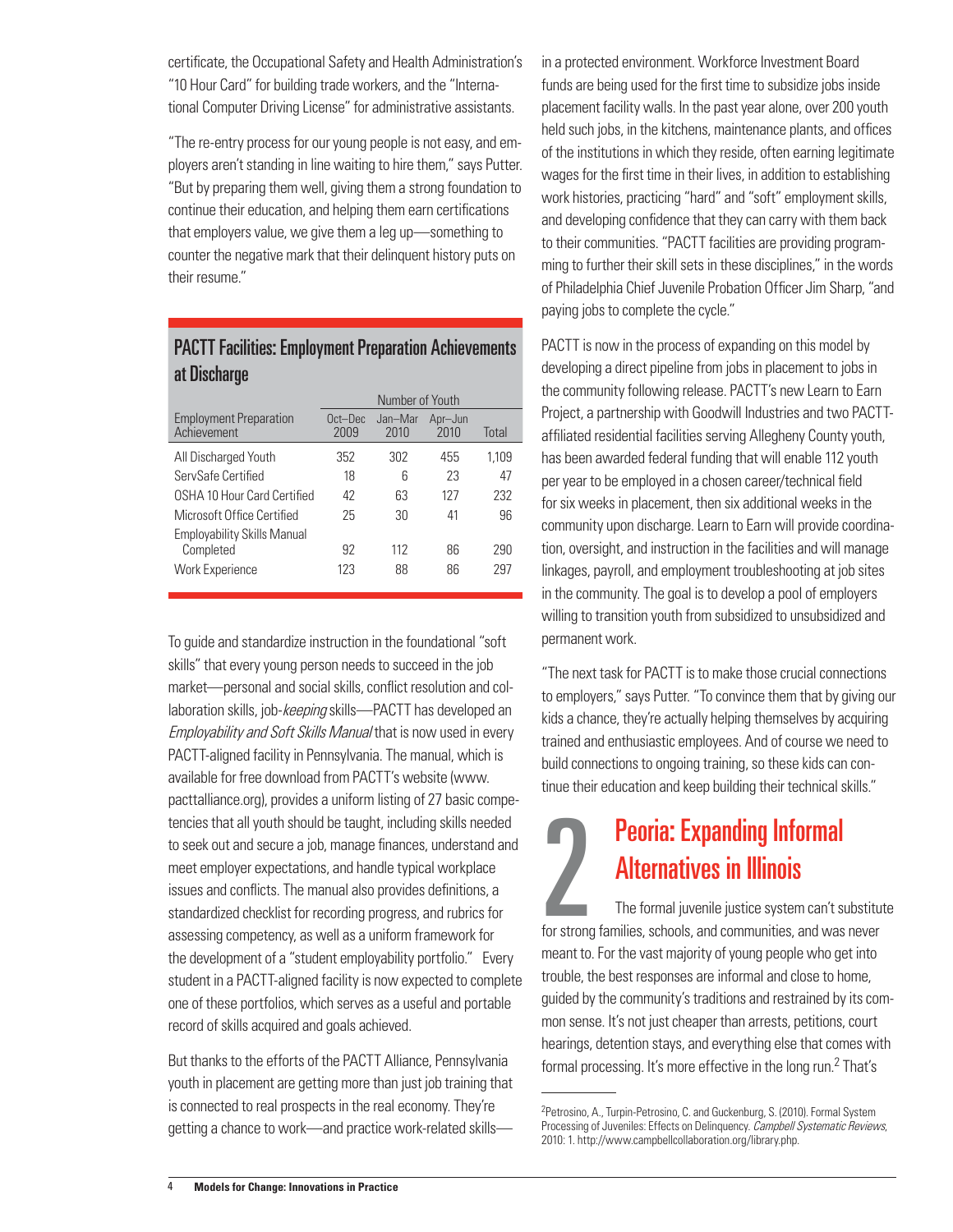why Models for Change seeks to increase the use of sensible, informal, community-based responses to juvenile offending.

But there are formidable structural obstacles in the way. When Models for Change began working in Illinois, one of those obstacles included a statewide system of fiscal incentives that perversely encouraged local communities to rely on state-funded incarceration for youth who didn't need it, and inhibited the growth of less formal and punitive programs that could have served as effective alternatives closer to home. Models for Change research and public education efforts have gone a long way toward changing that. Redeploy Illinois and other Models for Change-supported reforms have begun to correct this fiscal imbalance, and channel resources back to local communities. But new infrastructure doesn't appear overnight. And in places like Peoria, the legacy of a long history of institutional preference for formal and centralized approaches remains. In fact, Peoria posed a particular challenge to local Models for Change partners: how do you develop informal, indigenous alternatives in the face of some of the state's highest rates of reliance on formal processing, detention, and commitment?

Start small. In Peoria, the effort to begin shifting some of the responsibility for responding to juvenile offending away from police, courts, and correctional systems started in a single high school, with a single experiment in school-based restorative conflict resolution techniques. But it has spread—throughout the school, to other schools, into the larger community and beyond. Now it is developing a strong evidentiary base, recruiting new sources of support and funding, and modeling an array of practical alternatives to formal court processing of youth.

The school-based work in Peoria can be traced back to statefunded efforts early in the decade to understand and address the disproportionate detention of minority youth. Analyses of local juvenile arrest and detention data, undertaken to find contributing sources of disproportionality in Peoria's detention center, had pointed unmistakably to "aggravated battery" referrals from one public high school on the city's predominately African-American south side. Interviews with Manual High School administrators and others suggested that these referrals usually originated in fights—particularly where legally protected school personnel were involved in efforts to break them up. But this was not simply a matter of official overreaction to minor disciplinary infractions: the fear at least was real. A survey and focus group interviews with area students revealed pervasive anxiety about gangs and violence, as well as a widespread disposition to use force as a way of resolving problems. Teachers were affected too: the frequent formal charges and school removals, it appeared, were responses to a

school environment characterized by general insecurity, broken relationships, and lack of trust.

Changing this culture at Manual and other area schools began with a restorative justice technique called "Peacemaking Circles." Circles offer a way for participants to air issues, explain feelings, work out misunderstandings, resolve differences, and support one another in a protected setting in which everyone has an equal right to be heard. "When used appropriately," explains Peoria Models for Change Coordinator Lori Brown, "Circles are extraordinary in opening lines of communication and understanding." Like other restorative justice practices, they emphasize "changing relationships by engaging people: doing things *with* them, rather than *to* them or *for* them. It's the relationships, not specific strategies, that bring about meaningful change."

 With technical assistance from Models for Change partners skilled in restorative justice practice, Circle training for Manual teachers was provided in the spring of 2006, and Circles were implemented on a voluntary basis in Manual classrooms in the 2006–07 school year. Within three years, with the help of a Models for Change-funded Restorative Justice Coordinator overseeing training, recruitment, and documentation, hundreds of local teachers had been trained and Circle practice had spread to seven other area schools. At one of them, a K–12 school for young people with emotional and behavioral problems called Kiefer Academy, results of Circle practice were carefully documented from a variety of angles over the 2008–09 and 2009–10 school years. In response to qualitative surveys, students participating in Circles reported better relationships with classmates and teachers, more success in avoiding trouble, and improved schoolwork and attendance since Circle practice was instituted. Teachers also reported improvements in students' relationships, conduct, and academic

### Student Responses to Peacemaking Circles Survey

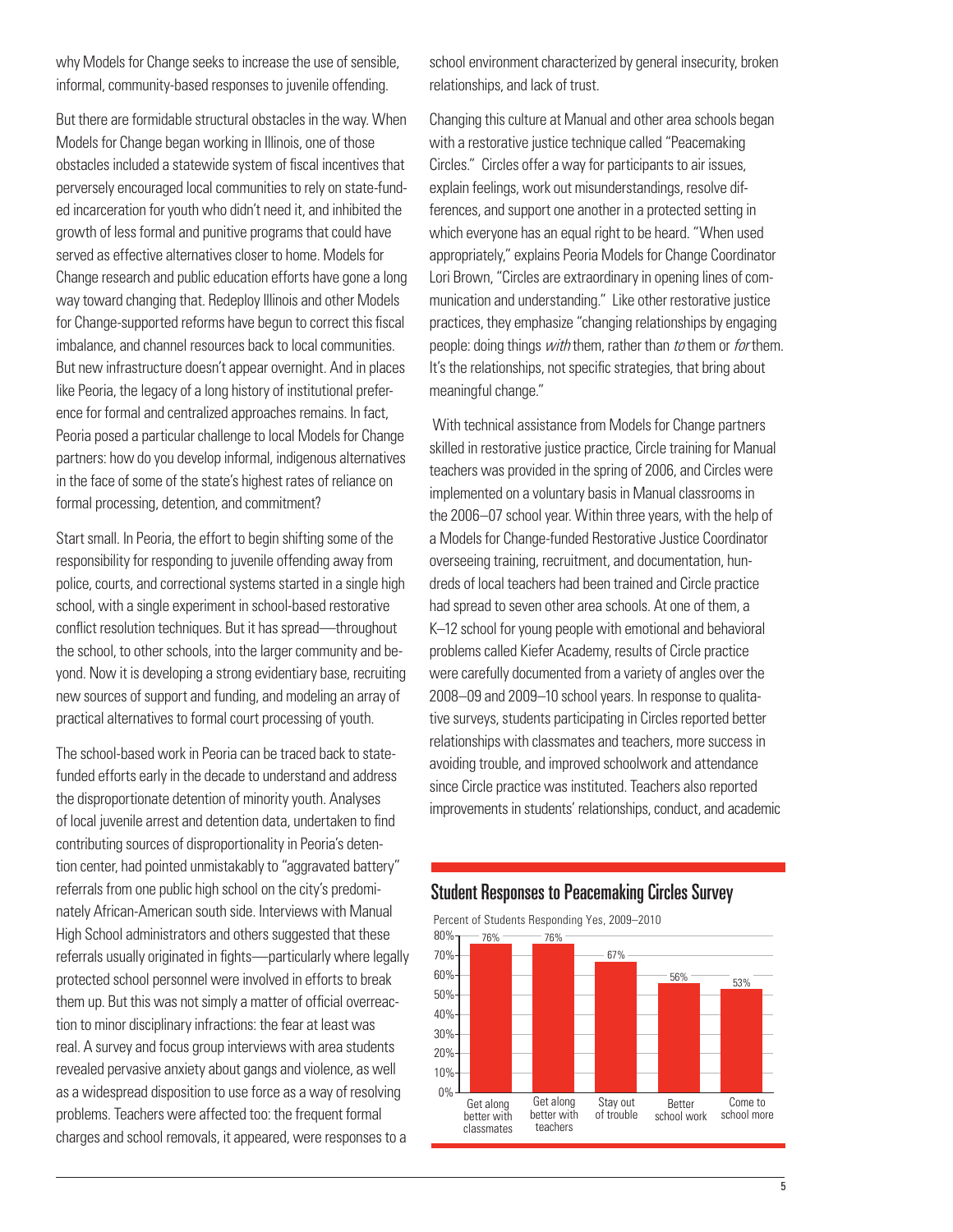performance. Absenteeism declined, according to school records. So did school removals and use of physical restraints. And student behavior, as measured by pre-/post-testing using a standardized tool known as the Behavioral Evaluation Scale, showed clear improvements in five key domains.

Use of one restorative technique in Peoria schools has led to fruitful experiments with others. Beginning once more at Manual High School, a Peer Jury program known as MANYO—the name stands for Motivating and Nurturing Youth Opportunity—is modeling an alternative approach to school discipline that emphasizes youth-led, consensus-based conflict resolution and active efforts to repair harm and make peace. "It's about talking it out, not kicking kids out," explains local Restorative Justice Coordinator Holly Snyder. "Holding youth responsible for their decisions and giving them a chance to repair the harm they've caused. It's easy to suspend them no one talks to them, no one holds them accountable. And then they come back to school, and again no one deals with them."







But with the peer jury approach, Snyder says, "the youth is held accountable. Relationships can be repaired, and new social skills can be learned."

During the 2008–09 and 2009–10 school years, trained student volunteers—at Manual and two other area schools to which the peer jury practice has spread—have handled a total of 119 cases referred by school administrators in lieu of ordinary disciplinary measures. Nearly all of these cases have involved fighting, intimidation, classroom insubordination, or other misconduct capable of contributing to a violent and chaotic school environment if not effectively resolved. And they have been resolved, fully and finally: of the 119 cases processed, only 6 (5%) had to be referred back to school administration for further disciplinary action.

Restorative practices have achieved a foothold in Peoria schools, and are steadily spreading. More area schools are expressing interest in starting peer jury programs as well as peace circles. Teachers who have been exposed to restorative training and techniques are moving around, taking ideas with them. Administrators have begun calling for crisis assistance. Temporary and experimental programs have been institutionalized and made permanent—reflected in disciplinary manuals, embedded in protocols, incorporated into staff training.

Now restorative alternatives are expanding out of the schools and into the Peoria community. In the summer of 2010, with Models for Change funding and technical support, a collaboration involving local Models for Change partners, the Covenant with Black America, and the Peoria Police Department launched a new "Community Peace Conferencing" diversion program for nonviolent, first- and second-time juvenile offenders. These are "station adjustment" cases that Illinois law authorizes local law enforcement to resolve. But in Peoria, police are instead referring them to community volunteers trained in restorative justice techniques, who work with young offenders, victims, and families to achieve solutions that repair the harm and hold youth accountable without formal prosecution. The program is just getting off the ground—as of October 2010 a total of 40 community volunteers had completed facilitator training and 10 young offenders' cases had been resolved through Peace Conferencing—but those involved say the approach is showing good results and helping to build the local base of support, both inside the system and out, for alternative solutions.

"If we want peace in our community," points out Lori Brown, "the community itself must take an active role in obtaining it. This program is about ordinary citizens partnering with the police to fight crime and improve the lives of youth."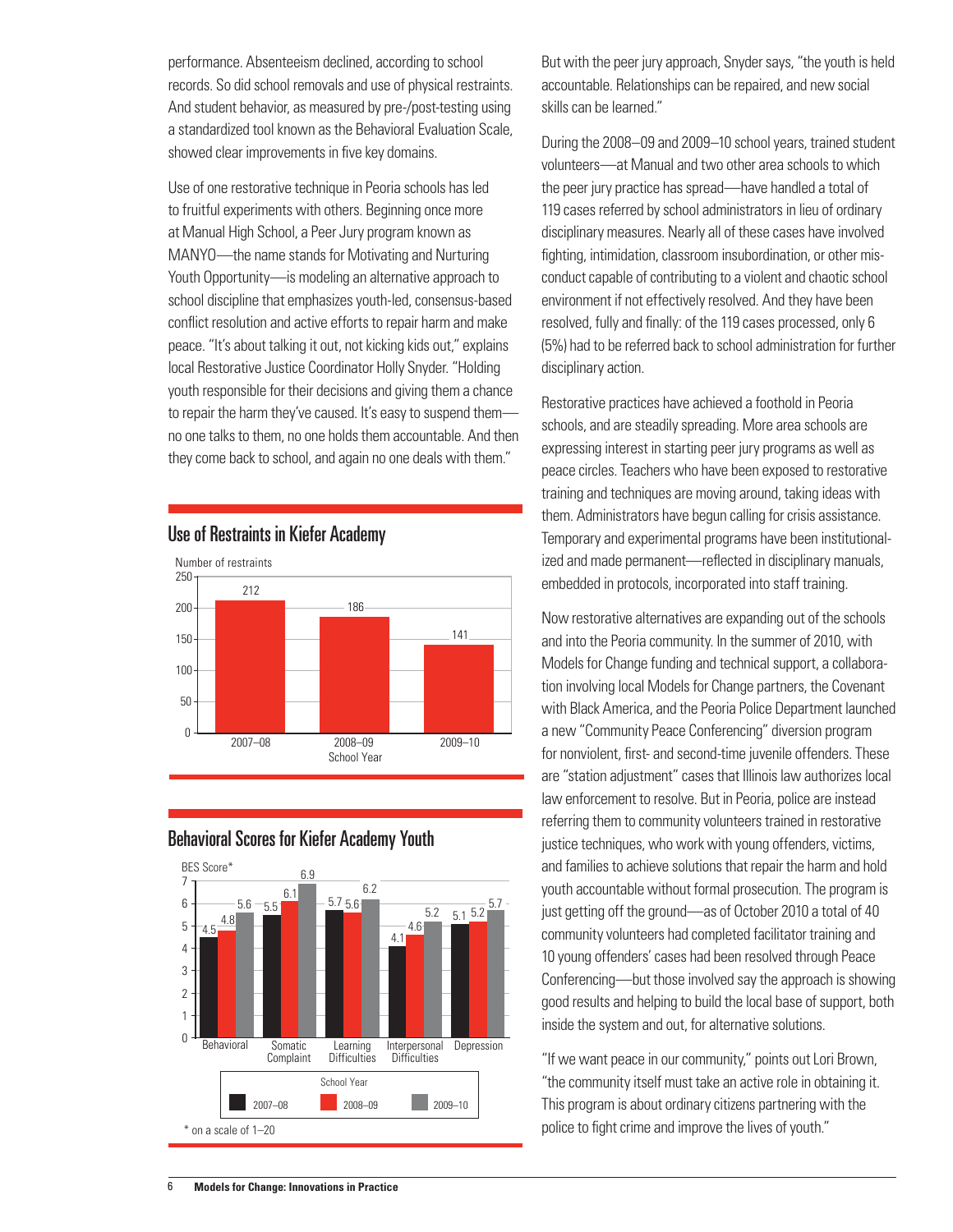### 3 Jefferson Parish: Dealing with Racial Disparities at the Front Door in Louisiana

Nationally, black youth get arrested at about twice the rate of non-Hispanic white youth.<sup>3</sup> Once arrested, they are more often detained, and their cases more often result in formal charges. At most points of contact with the juvenile justice system, in fact, the data show subtle or not-so-subtle disparities in the ways minorities and non-minorities are handled. And with each yes-or-no decision, at each processing stage, the statistical differences tend to get amplified. The ultimate result is that about two-thirds of the juveniles in custody nationwide are youth of color. And black youth particularly are held in confinement at more than four times the rate of white youth.<sup>4</sup>

The short-hand term for this phenomenon is "disproportionate minority contact" or DMC, and it's a problem in nearly all states. In Louisiana, Models for Change research has found significant minority overrepresentation in the state's secure care, non-secure care, and probation caseloads. In 2007, African-American youth—less than 40% of the state's youth population—made up 80% of those held in secure custody by the Louisiana Office of Juvenile Justice.

Yet as striking as disparities like these look when viewed in the aggregate, and at the end-stage of juvenile justice system processing, they are really the product of many small, routine and local decisions—most of them made much earlier in the process.

For example, in schools. In Jefferson Parish, a Models for Change and DMC Action Network demonstration site just west of New Orleans with a youth population that is 38% African-American, about two-thirds of delinquency petitions in 2006 involved black youth. Even higher proportions were seen in detention admissions and state commitments. The reason clearly had something to do with schools. According to data analyzed by Models for Change partners for the Jefferson Parish Children and Youth Planning Board, fully a third of all juvenile arrests in the parish were originating in schools. Out of

### Juvenile Delinquency Arrest Referral Sources, Jefferson Parish



School Arrests in Top Ten Jefferson Parish Schools by Race/Ethnicity

Number of Arrests, 2009–2010 School Year



a total of 88 public schools in the parish, 10 accounted for 66% of these school arrests. "These are predominantly African-American schools," explains Roy Juncker, Director of the Jefferson Parish Department of Juvenile Services, "and 84% of these arrests involved minority youth."

A subsequent Models for Change-supported study that enabled experts at the University of New Orleans to dig deeper into the data revealed that the vast majority of these school arrests were for nonviolent misdemeanor offenses—most often "interference with an education facility" or "disturbing the peace." Offenses like these may have threatened school order, but not public safety. Nevertheless, Juncker says, "It's built into the way the school system operates. Kids get arrested, suspended, expelled, and that's how you get rid of the problem. As opposed

<sup>&</sup>lt;sup>3</sup>Puzzanchera, C. and Adams, B. (2010). National Disproportionate Minority Contact Databook. Developed by the National Center for Juvenile Justice for the Office of Juvenile Justice and Delinquency Prevention. Online. Available: http:// ojjdp.gov/ojstatbb/dmcdb/.

<sup>&</sup>lt;sup>4</sup>Office of Juvenile Justice and Delinquency Prevention. Census of Juveniles in Residential Placement 2006 [machine-readable data files]. Washington, D.C.: OJJDP.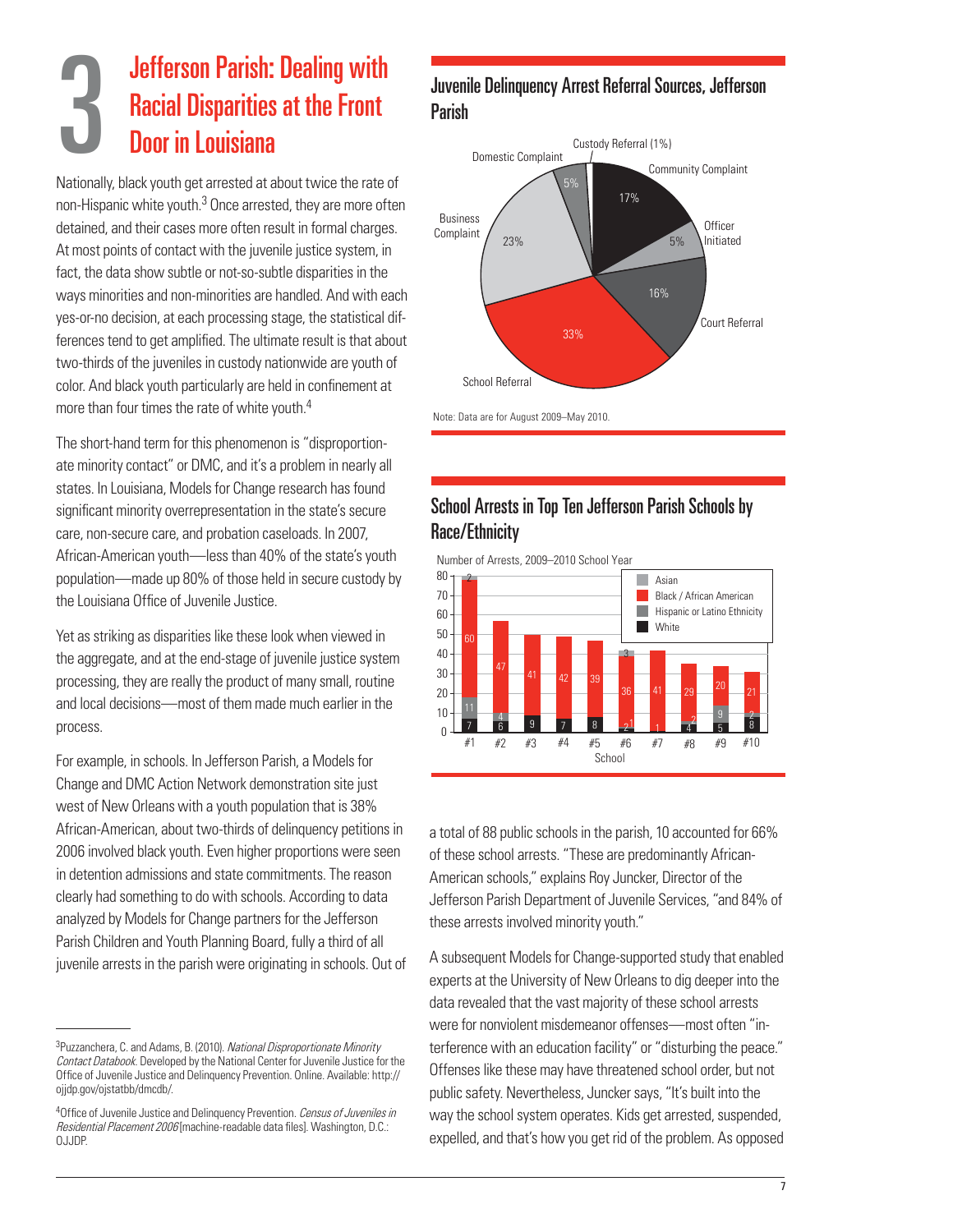to focusing on the problems causing the misbehavior and dealing with that."

Change had to begin at the source. "It's learning what not to call the police for," in the words of Carol Mancuso, the Jefferson Parish Public School System's Director of School Safety and Discipline. At the urging of Juncker's Department of Juvenile Services and with funding support from Models for Change, Mancuso was able to arrange a special training in 2008 to help Jefferson Parish school staff intervene more effectively with students posing discipline problems. About 60 counselors, social workers, and other staff received training in Cognitive Behavioral Intervention for Trauma in Schools, a component of School-Wide Positive Behavior Intervention and Support training designed to improve the learning environment, enforce consistent expectations, and manage behavior in school settings without resorting to police. "You don't pick up the phone because a kid is running down the hall," says Mancuso. "You can't pick up the phone just because you don't know what else to do." At the same time, she adds, "Teachers and principals are at their wit's end sometimes [dealing with] students with emotional and learning problems, yelling, screaming, kicking." It's tempting, as she puts it, to "call the police and get some relief." Avoiding those calls takes practical intervention techniques.

It also takes constant tracking and adjustments. Jefferson schools are now required to log all police calls electronically into a database, so that Mancuso's office can review them regularly for appropriateness. It's both a check and learning tool, Mancuso says. Multi-disciplinary teams in each school



### Jefferson Parish Arrests at School

also review their own discipline data each month, to ensure that interventions are appropriate.

Overall, school arrests in Jefferson Parish declined about 16% from the 2008–09 to the 2009–10 school year. "We have gone down [in our referrals]—probably not as much as Roy wants us to," Mancuso says. "But we're a big system. We're getting more comfortable with the new procedures."

Law enforcement also has a role to play in reducing unnecessary school arrests to the formal justice system. "Most of those schools [that the data showed contributed the most arrests] had police officers right on campus," Roy Juncker points out, referring to School Resource Officers employed by the Jefferson Parish Sheriff's Office to provide security on school grounds at many of the parish's predominantly minority schools. "We wanted to make sure we could have good training for those officers"

Shauna Epps, a DMC Policy Specialist with the Center for Children's Law and Policy, which provides technical assistance to Jefferson Parish's Models for Change project, describes one common scenario: "Unfortunately, when kids act out in school, sheriffs remove them [from the classroom], yell at them, the kids yell back…The next thing you know, it's 'disturbing the peace.'" Rewriting that scenario, again, takes training. Crisis Intervention Team (CIT) training is especially designed to help law enforcement officers respond to emergencies without making them worse by overreacting or misinterpreting signs. "It helps them develop intervention, counseling, and de-escalation skills," Epps explains. "It [shows them] how to work with kids who are acting out." In the summer of 2010, Models for Change funded CIT training for all Jefferson Parish's School Resource Officers. In addition, four of Juncker's staff in the Department of Juvenile Services are being certified as CIT trainers, and will begin training probation and detention officers throughout the department by the end of the year. School system employees are expected to get CIT training early in 2011. Juncker envisions it as a "three-tiered approach," enhancing the response capacity of law enforcement, probation/detention, and the schools, and he expects it to pay further dividends.

"Once the three of us all pull together, we should be able to reduce arrests, handle problematic behavior without arrests, and keep kids from penetrating the juvenile justice system. That's what the goal is."

For youth who do end up being arrested, other changes being made by Juncker's Department of Juvenile Services are designed to minimize unnecessary formal processing and confinement that tend to impact minority youth most severely.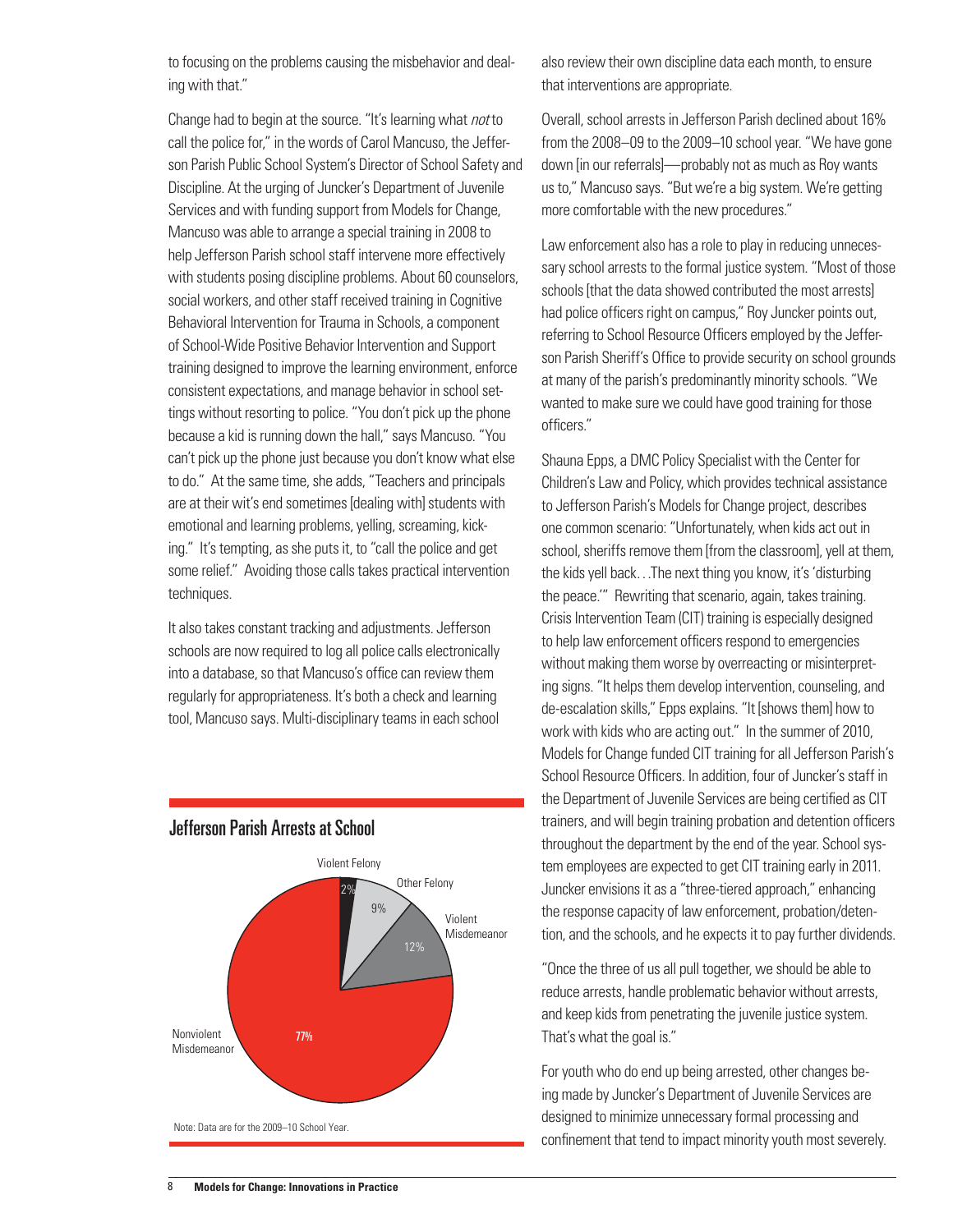A "Graduated Sanctions Ladder" policy put in place in October 2010 structures the Department's responses to probation violations to ensure that they are measured, consistent, and effective in encouraging compliance, without making inappropriate use of secure detention. Detention alternatives have also been greatly expanded, and overall detention usage is way down with 2010 detention admissions projected to be 14% below those in 2009, and nearly 40% below those in 2004. Plans are in the works to develop new restorative programming to serve as alternatives to court processing, and to expand diversion options for nonviolent offenders as well.

## King County: Uniting for Youth in<br>Washington<br>That means researchers have found a strong correlation—too King County: Uniting for Youth in **Washington**

Child maltreatment is a risk factor for delinquency. strong to be a coincidence—between being abused or neglected as a child and later offending as a youth. For children who are removed from their families, the risk of later delinquency is even higher. Such children face other serious risks: they may be more likely to suffer mental illness, be learning-disabled, have drinking problems.<sup>5</sup> That's why they are sometimes called "multi-system" or "cross-over" youth—because their complex needs and challenges bring them to the doors of multiple systems in the course of their troubled lives. Serving them effectively may require these systems to confer on or coordinate their various responses, or at least be aware of them. But that rarely happens because things are not set up that way.

In King County, Washington, leaders from the King County Juvenile Court and the Children's Administration of the Washington Department of Social and Health Services, in collaboration with other local stakeholder agencies serving multi-system youth and their families, have been making efforts to change that since 2004. Working through a planning partnership known as Uniting for Youth (formerly the King County Systems Integration Initiative), assisted by Casey Family Programs, the Child Welfare League of America, and the Center for Juvenile Justice Reform at Georgetown University, King County has developed a foundational charter agreement on multi-system collaboration, a multi-system information-sharing guide, detailed recommendations for a shared data system, and a dual jurisdiction protocol for providing coordinated case management and services to youth who are simultaneously involved in the juvenile justice and child welfare systems. "King County has made a strong commitment to multi-system collaboration and coordination as a means of routine practice for youth experiencing difficulties in multiple domains," says John Tuell, one of the experts who has helped to guide the King County effort from the beginning. "Their historical commitment has resulted in the effective implementation of practices that are positively impacting the outcomes for the most troubled and disadvantaged youth and families in their community."

Since 2007, Models for Change has helped to fund an ambitious expansion of King County's multi-system service integration efforts. The Models for Change-supported work of Uniting for Youth includes research to guide planning, a demonstration project aimed at improving cross-system case assessment, case planning and case management, and a sweeping program of county-wide cross-system training for youth-serving professionals.

The Multi-System Youth Prevalence Study, a project undertaken for Models for Change in King County by the National Center for Juvenile Justice, established a baseline summary of the estimated numbers and case characteristics of cross-over youth in King County, using automated court data matched and extracted by the Washington State Center for Court Research. The study found that, among 4,475 youth referred to the juvenile court for offenses in 2006, two-thirds had some kind of history of contact or involvement with the state's child welfare agency. While the records of 30% of referred youth indicated that the agency's involvement with the family was minimal, 37% of them had family issues serious enough to merit agency





<sup>&</sup>lt;sup>5</sup>Wiig, J., Widom, C., and Tuell, J. (2003). Understanding Child Maltreatment and Juvenile Delinquency: From Research to Effective Program, Practice and Systemic Solutions. Washington, DC: CWLA Press.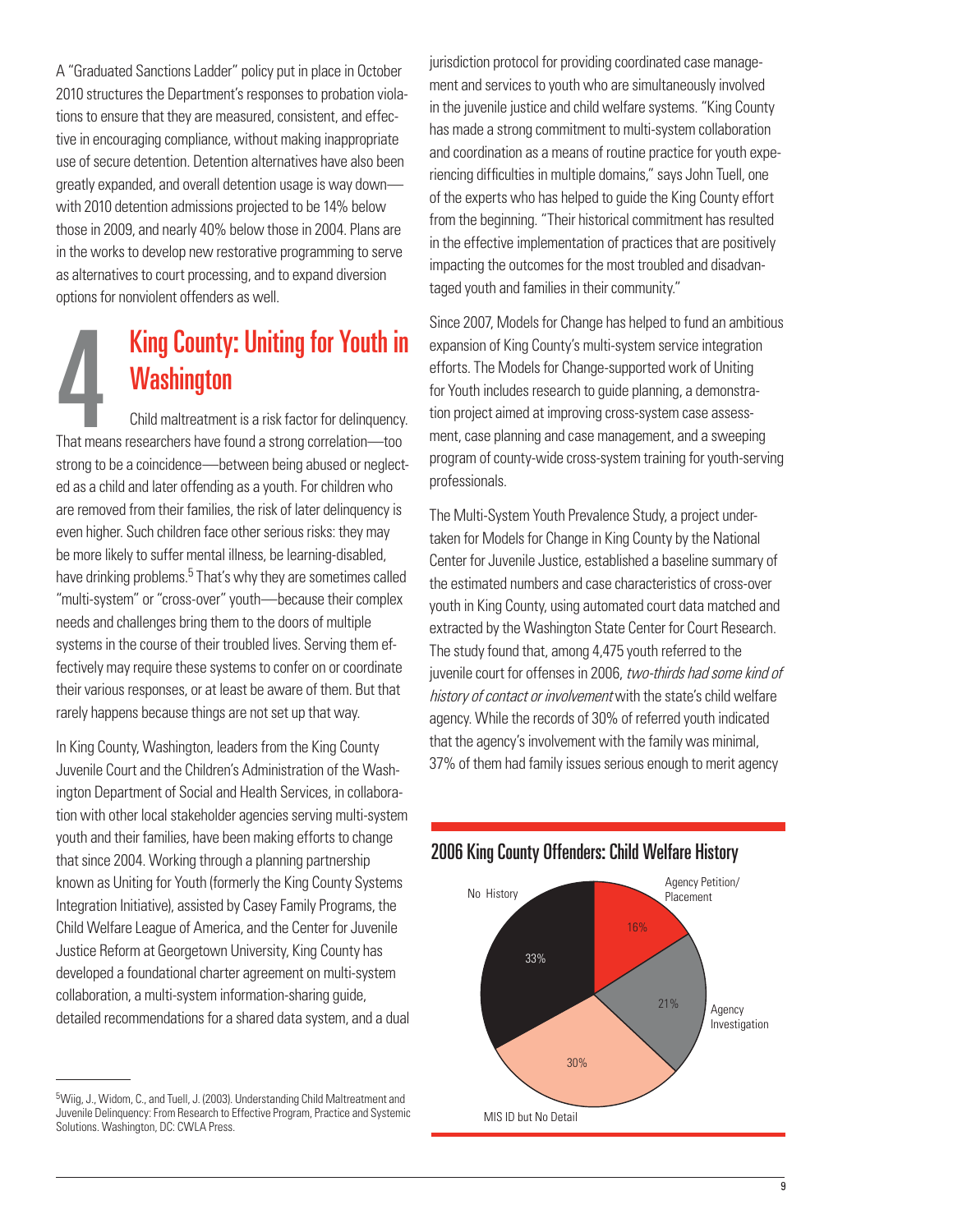### Offender Referrals and Detention Episodes by Extent of Child Welfare History



### Days Detained (Overall) by Extent of Child Welfare History





### Recidivism by Extent of Child Welfare History

action—either an investigation (21%) or a formal dependency petition or placement in agency custody (16%). And youth with agency histories were found to offend at earlier ages, spend longer periods in detention, penetrate deeper into the juvenile justice system, and recidivate at higher rates than those with no child welfare history. The findings of the study are informing the development of new intervention strategies, and will enable King County's Uniting for Youth partnership to measure the impact of its multi-system coordination work going forward.

In 2008, Uniting for Youth launched an experimental project the Kent District Dual System Youth Pilot Program—involving juvenile probation and Children's Administration Division of Children and Family Services (DCFS) units in an area south of Seattle. Among other innovations, the Kent District project instituted routine joint unit meetings to promote communication between DCFS social workers and probation counselors, a new protocol in which probation and child welfare unit supervisors regularly compare lists of active cases to identify cross-over youth, and a requirement that a shared case planning meeting be conducted within 30 days of identifying a youth who is active in both units. The case planning meeting is typically attended by the youth and the youth's family and other supporters as well as probation and DCFS staff and supervisors. It's designed to eliminate redundancies and conflicting orders; address all issues important to probation, DCFS, the youth, and the family; and result in a coordinated service plan that specifies action steps, services, and responsibilities. Shared case planning meetings certainly save time and clarify expectations. But by making probation aware of DCFS services available to stabilize the youth, they may also discourage unnecessary detention and sanctioning recommendations.<sup>6</sup>

Another simple but effective change instituted by the Kent District project addressed delays in granting DCFS social workers access to detained youth on their caseloads. After a list of "prescreened" social workers was given to detention staff, and a social worker notification protocol was developed, supervisors reported that all cross-over youth in detention were seen by social workers within 24 hours—which expedited placement and treatment planning, and resulted in reductions in detention stays estimated at about two days per youth.

As of October 2010, 65 young people had received joint case assessment and management services through the project.

<sup>&</sup>lt;sup>6</sup>Siegel, G. (2009). "The King County (Washington) Systems Integration Initiative: A First Look at the Kent District Dual System Youth Pilot Program." Juvenile and Family Court Journal 60, no. 4 (Fall), pp. 44–59.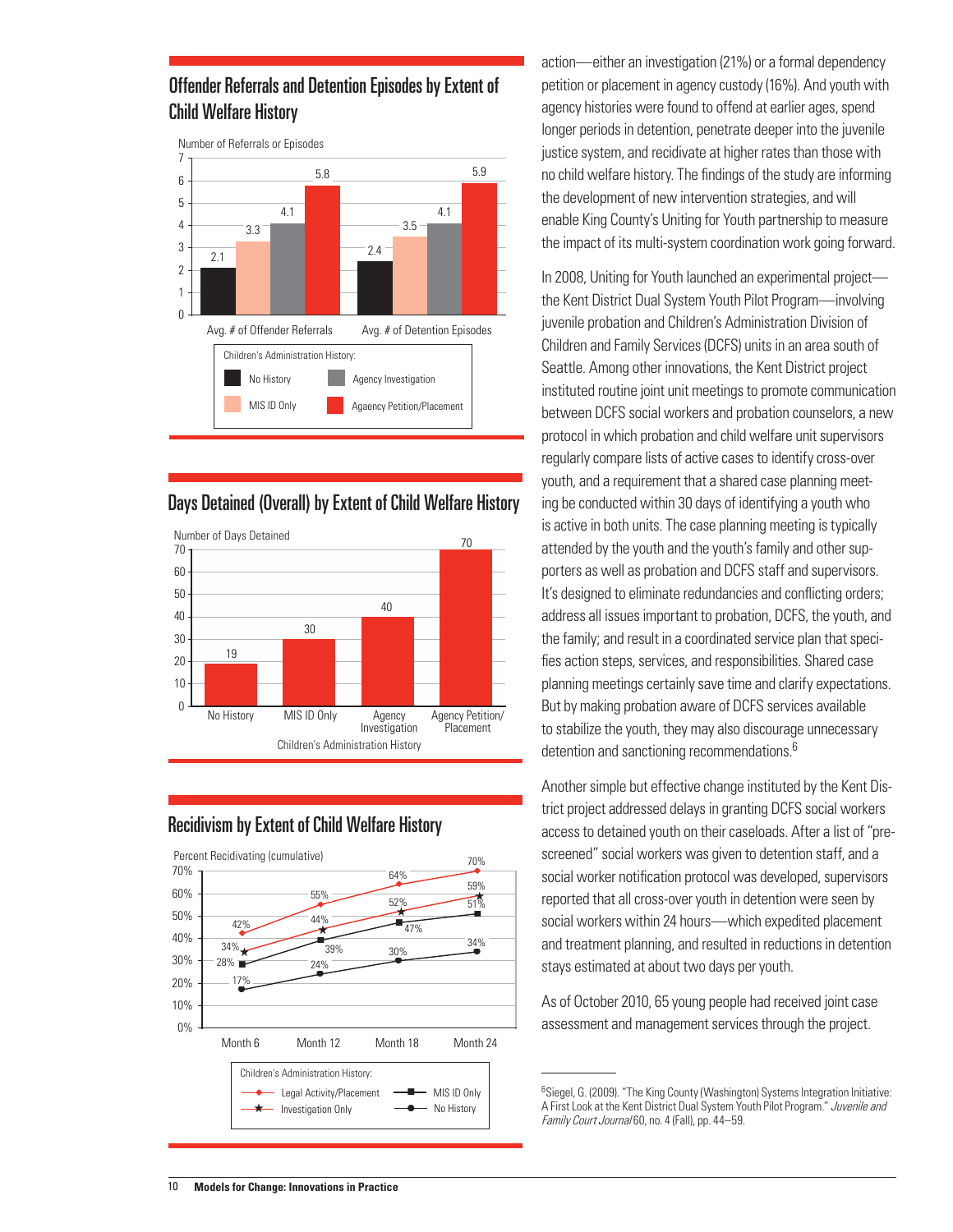Results were encouraging enough to induce King County leadership to expand the Kent District approach county-wide, beginning in August 2010. The King County Juvenile Court now sends a weekly juvenile arrest list to DCFS, which performs a cross-check against DCFS data to look for youth with active dependency or open DCFS cases. From August through October, a total of 118 cross-over youth have been identified using this new process. Whenever a cross-check reveals a match, the DCFS social worker assigned to the youth is identified and given notification of the arrest as well as a copy of the protocol for handling dual jurisdiction youth. "We believe this is going to be far more effective than just training on the protocols from time to time," says Lee Selah, Regional Program Manager for Children's Administration in King County.

But training is key. It's doubtful that any jurisdiction has ever undertaken a more extensive program of multi-system crosstraining than King County. According to Marcus Stubblefield, Uniting for Youth's Systems Integration Coordinator, 6 training events have been held since May 2008, involving more than 1,200 individuals, including representatives of 17 public sector agencies and 49 community organizations. The purpose of the trainings is to help a broad cross-section of professionals serv-

ing King County youth to understand how the various youthserving systems and agencies function, what they have to offer one another, and how they can work together more effectively. Trainings feature workshop presentations from the Children's Administration and Juvenile Rehabilitation Administration of the Washington Department of Social and Health Services, the King County Juvenile Court and its juvenile probation staff, the Youth Services Division of the King County Department of Adult and Juvenile Detention, the public schools, and state and county behavioral health and developmental disabilities agencies. Each agency offers an overview of its goals and responsibilities, its methods, services, resources and programs, its budget, its eligibility criteria, etc. In addition, participants are broken into multi-system teams and given a chance to develop joint case plans for hypothetical cross-over cases (often based on real-life field experiences). "The importance of the teams," says Stubblefield, "is that they give folks a chance to see how the systems can and should work together. They talk through the issues and understand what resources are available from each of them, how they all fit into that puzzle." The exercise, he adds, also reinforces the sense that "they're accountable on a group basis, and not just as individual systems, for the outcomes they produce."

### For More Information

Information on these and other Models for Change practice innovation products is available at http://www.modelsforchange.net/ reform-progress/. To learn more about the work profiled here, contact:

### **PACTT**

Candace Putter **Director** Pennsylvania Academic and Career/Technical Training Alliance www.pacttalliance.org cputter.pactt@comcast.net

### **Peoria, Illinois**

Lori Brown Peoria Models for Change Project Coordinator Children's Home Association of Illinois lbrown@chail.org

#### **Jefferson Parish, Louisiana**

Roy Juncker **Director** Jefferson Parish Department of Juvenile Services RJuncker@jeffparish.net

### **Uniting for Youth**

Marcus Stubblefield Systems Integration Coordinator Uniting for Youth Office of Strategic Planning & Performance Management Office of King County (Washington) Executive Marcus.Stubblefield@kingcounty.gov.